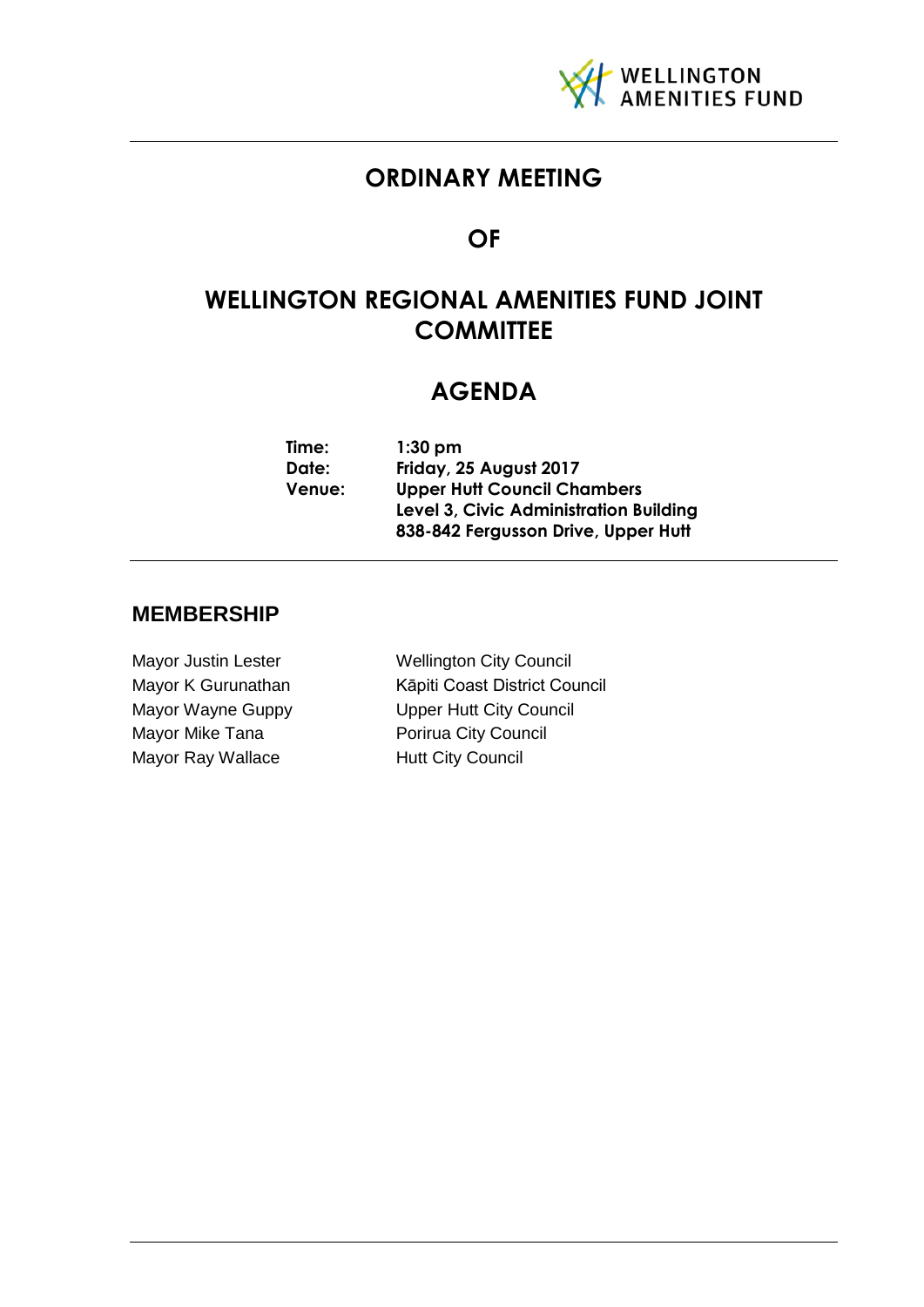

# **AREA OF FOCUS**

The Wellington Regional Amenities Fund was established to demonstrate the region's commitment to arts and cultural activity and to our unique natural environment. Many important cultural and environmental organisations are based in Wellington and provide significant benefit to the region. These organisations support the development and production of high quality experiences, make it possible for all to participate in these experiences and ensure the region has a robust arts infrastructure and thriving network of cultural and environmental attractions.

**Quorum:** 3 members.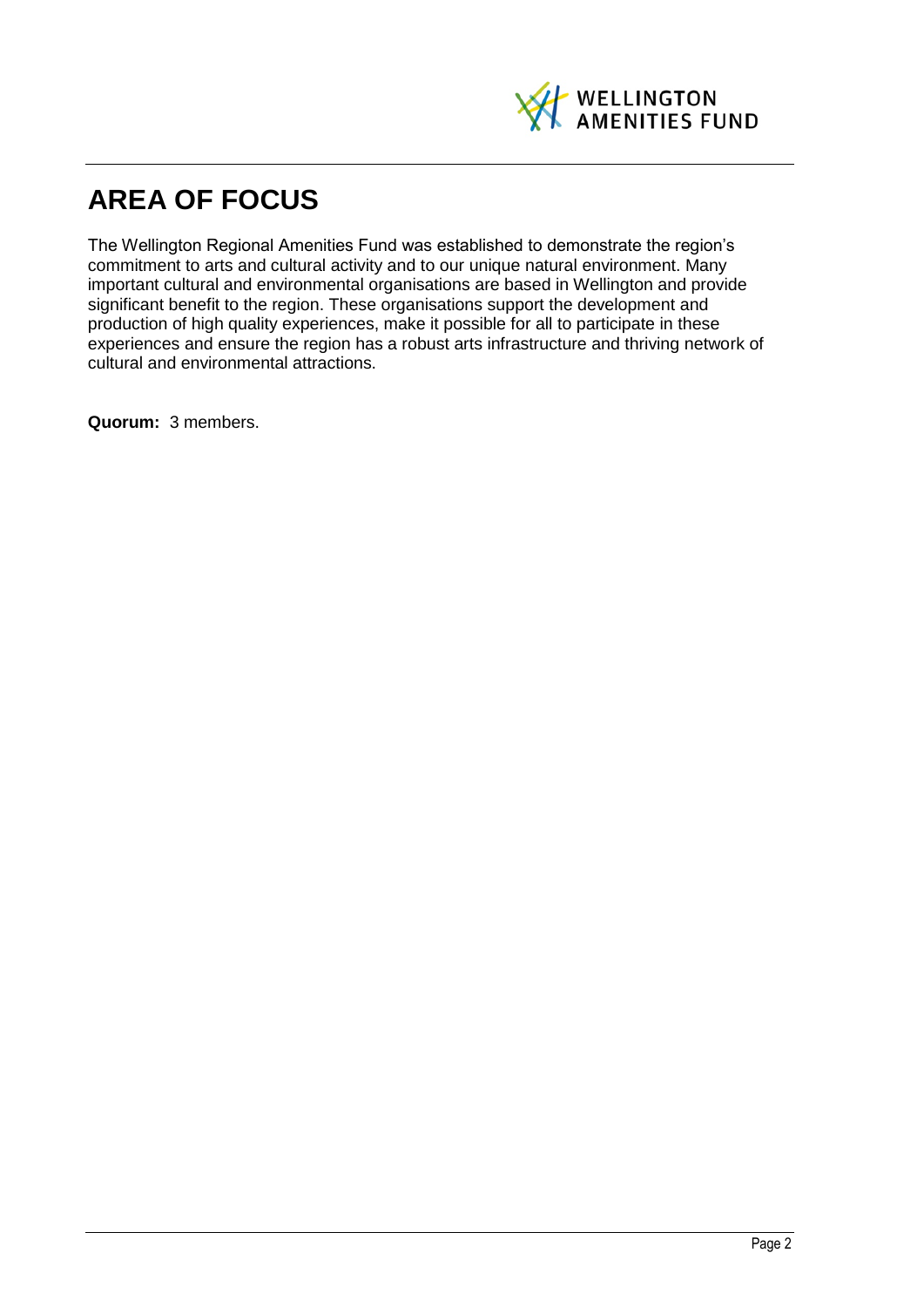

## **TABLE OF CONTENTS 25 AUGUST 2017**

|    | <b>Business</b><br>Page No.                              |                |  |
|----|----------------------------------------------------------|----------------|--|
|    |                                                          |                |  |
| 1. | <b>Meeting Conduct</b>                                   | 5              |  |
|    | 1.1 Apologies                                            | 5              |  |
|    | 1.2 Conflict of Interest Declarations                    | 5              |  |
|    | 1.3 Confirmation of Minutes                              | 5              |  |
|    | 1.4 Deputations                                          | 5              |  |
|    | 1.5 Items not on the Agenda                              | 5              |  |
| 2. | <b>General Business</b>                                  | $\overline{7}$ |  |
|    | <b>Wellington Regional Amenities Fund 2017/18</b><br>2.1 | 7              |  |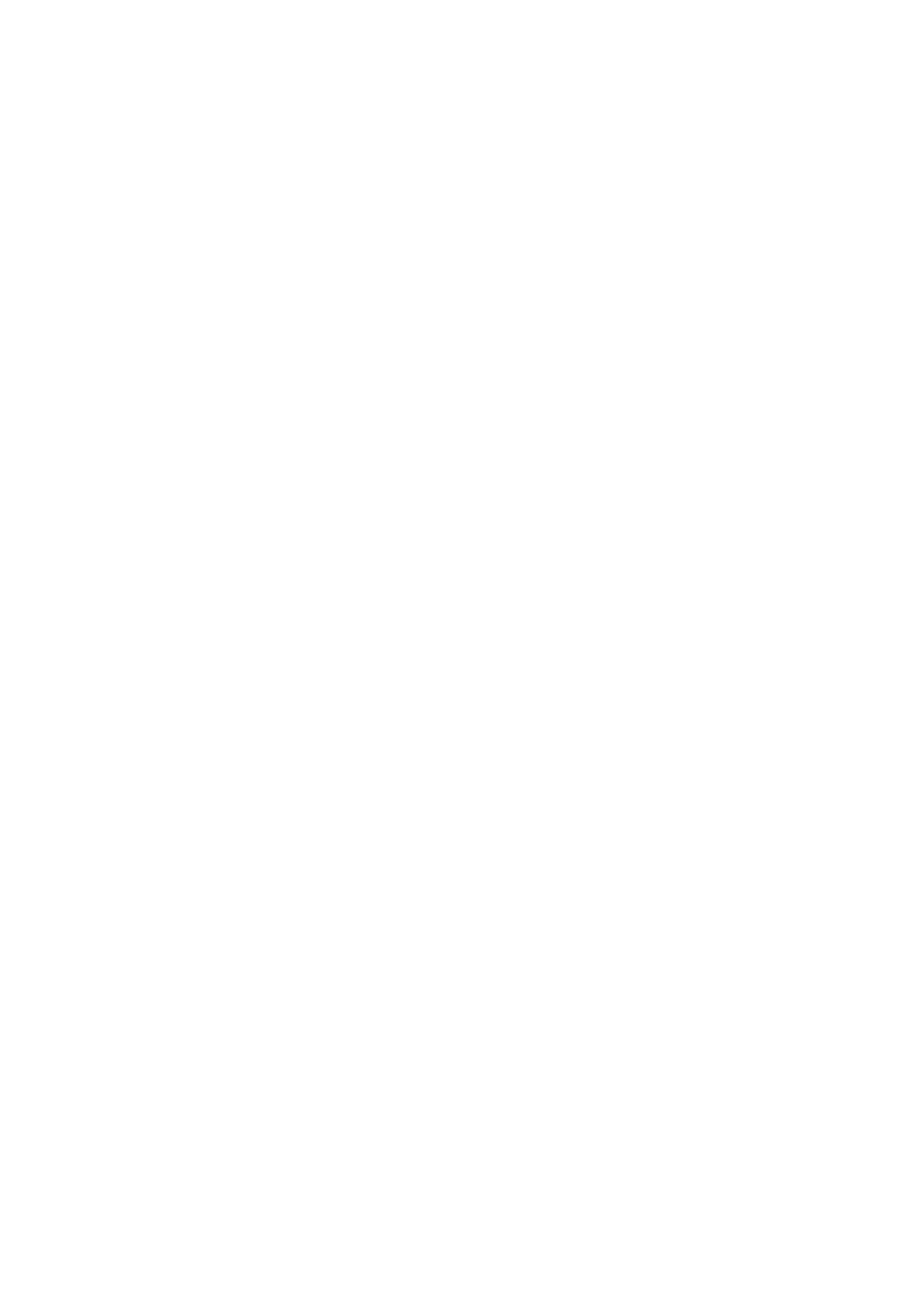

## <span id="page-4-0"></span>**1 Meeting Conduct**

## <span id="page-4-1"></span>**1. 1 Apologies**

The Chairperson invites notice from members of apologies, including apologies for lateness and early departure from the meeting, where leave of absence has not previously been granted.

### <span id="page-4-2"></span>**1. 2 Conflict of Interest Declarations**

Members are reminded of the need to be vigilant to stand aside from decision making when a conflict arises between their role as a member and any private or other external interest they might have.

### <span id="page-4-3"></span>**1. 3 Confirmation of Minutes**

The minutes of the meeting held on 31 March 2017 will be put to the Wellington Regional Amenities Fund Joint Committee for confirmation.

### <span id="page-4-4"></span>**1. 4 Deputations**

A maximum of 60 minutes is set aside for deputations at the commencement of any meeting of the Council or committee that is open to the public. Under Standing Order 3.23.3 a written, oral or electronic application to address the meeting setting forth the subject, is required to be lodged with the Chief Executive by 12.00 noon of the working day prior to the meeting concerned, and subsequently approved by the Chairperson.

### <span id="page-4-5"></span>**1. 5 Items not on the Agenda**

The Chairperson will give notice of items not on the agenda as follows:

### *Matters Requiring Urgent Attention as Determined by Resolution of the Wellington Regional Amenities Fund Joint Committee.*

- 1. The reason why the item is not on the agenda; and
- 2. The reason why discussion of the item cannot be delayed until a subsequent meeting.

### *Minor Matters relating to the General Business of the Wellington Regional Amenities Fund Joint Committee.*

No resolution, decision, or recommendation may be made in respect of the item except to refer it to a subsequent meeting of the Wellington Regional Amenities Fund Joint Committee for further discussion.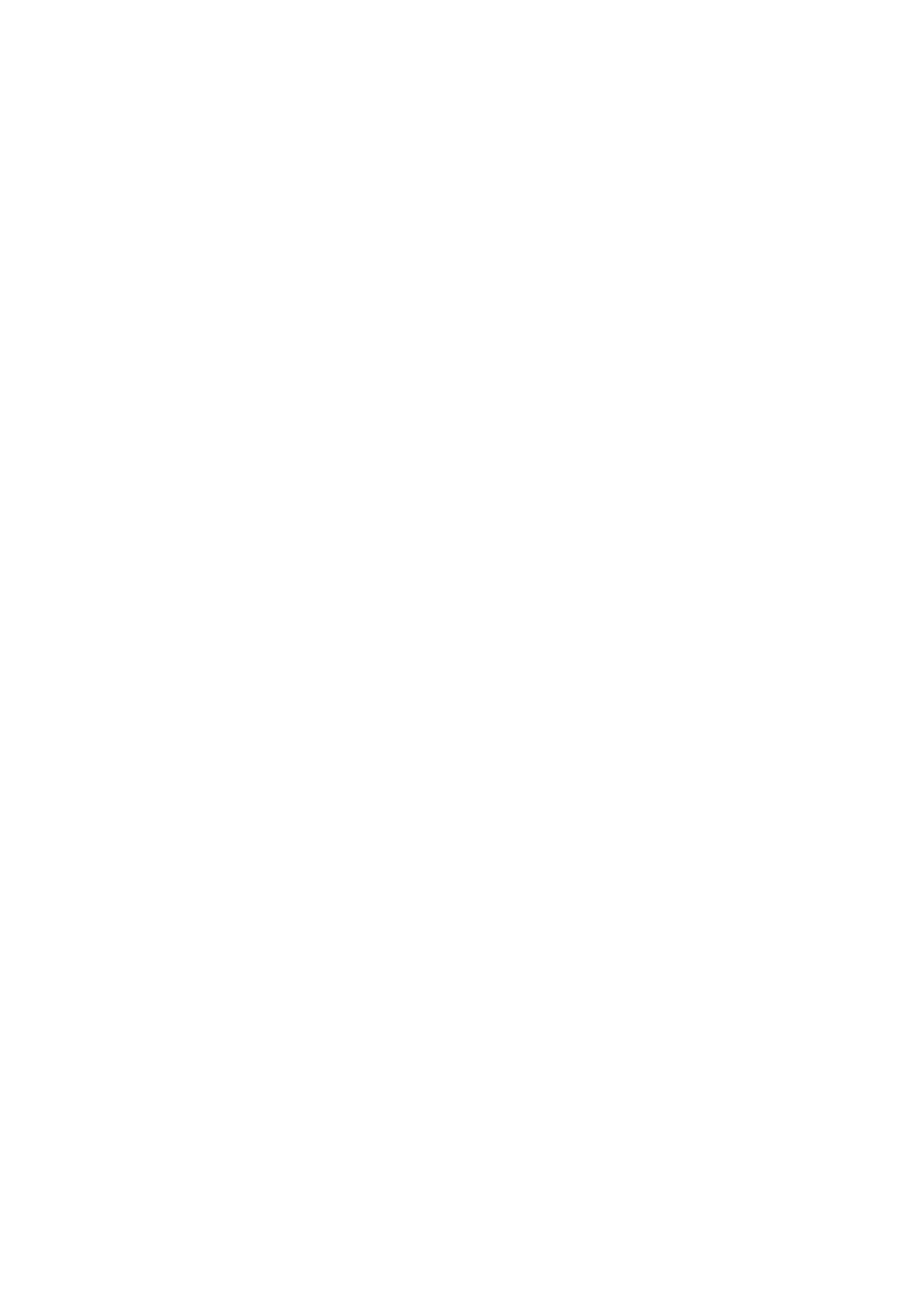

## <span id="page-6-1"></span><span id="page-6-0"></span>**2. General Business**

## **WELLINGTON REGIONAL AMENITIES FUND 2017/18**

## **Purpose**

1. To seek the Joint Committee's decisions on allocating the Wellington Regional Amenities Fund for the 2017/18 financial year.

## **Summary**

2. The Wellington Regional Amenities Fund (WRAF) is focused on arts, cultural and environmental organisations that can deliver activities that support the fund priorities, thereby contributing to the attractiveness, vitality and wellbeing of the Wellington Region.10 applications were received for the 2017/18 funding round.

## **Recommendations**

That the Wellington Regional Amenities Fund Joint Committee:

- 1. Receive the information.
- 2. Agree to allocate available WRAF Funding for 2017/18, subject to member Councils contributing funding to the Wellington Regional Amenities Fund, as listed below.

|   | Organisation                                           | <b>Request</b>                                                                                    | Amount<br>requested | Recomme-<br>ndation |
|---|--------------------------------------------------------|---------------------------------------------------------------------------------------------------|---------------------|---------------------|
| a | <b>New Zealand Festival</b>                            | 'A Waka Odyssey' New<br><b>Zealand Festival</b>                                                   | \$400,000           | \$400,000           |
| b | <b>Creative Capital Arts Trust</b>                     | CubaDupa Festival                                                                                 | \$248,000           | \$200,000           |
| C | <b>Wellington LUX Festival</b><br>Trust                | <b>LUX Light Festival</b>                                                                         | \$200,000           | \$150,000           |
| d | Porirua City Council                                   | Measina Festival of<br><b>Contemporary Pacific Dance</b><br>and Theatre                           | \$50,700            | \$50,000            |
| e | <b>Tawata Productions</b>                              | Kia Mau Festival                                                                                  | \$140,000           | \$100,000           |
| f | <b>Wellington Regional</b><br>Orchestra Foundation Inc | 3 Concerts & 2 education<br>programmes (Wellington-<br>Moana, Porirua, Hutt City &<br>Upper Hutt) | \$135,000           | \$100,000           |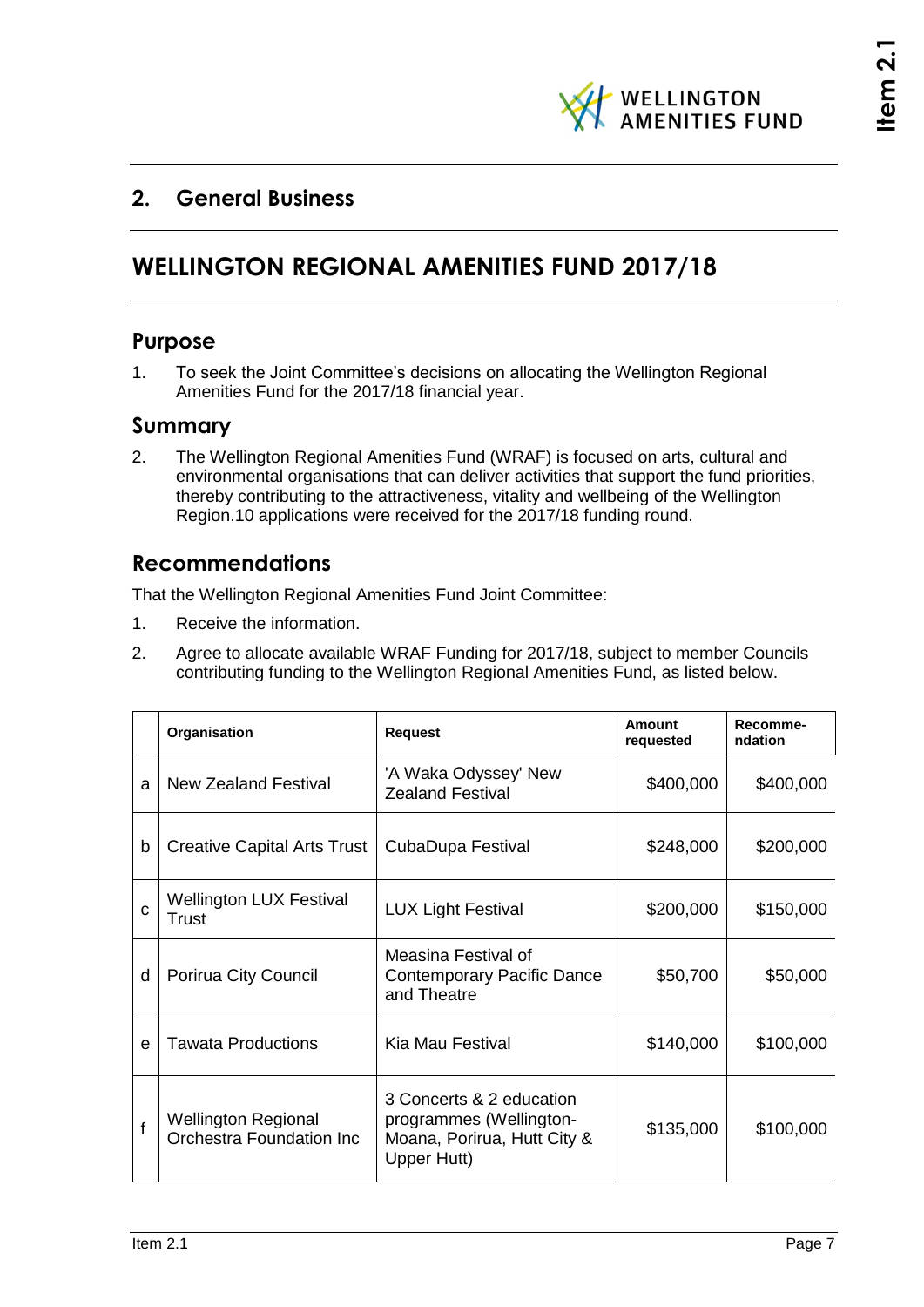

| g | <b>Expressions Arts and</b><br><b>Entertainment Centre</b> | <b>Expressions Whirinaki Arts</b><br>and Entertainment Centre<br>blockbuster exhibition<br>support; Secrets of The<br>Mona Lisa | \$40,000    | \$0         |
|---|------------------------------------------------------------|---------------------------------------------------------------------------------------------------------------------------------|-------------|-------------|
| h | The Dowse Art Museum                                       | 'Nuku Tewhatewha' pātaka<br>upgrade - prep for Te<br>Matatini                                                                   | \$118,758   | \$0         |
|   | <b>Toi Maori Market Limited</b>                            | Toi Maori Art Market 2018                                                                                                       | \$150,000   | \$0         |
|   | Museum of NZ Te Papa<br>Tongarewa                          | Matariki Festival                                                                                                               | \$400,000   | \$0         |
|   |                                                            | Totals                                                                                                                          | \$1,882,458 | \$1,000,000 |

## **Background**

- 3. Arts, cultural and environmental organisations of regional significance can be supported for operational funding, capital funding or project funding for activities that benefit the Wellington region.
- 4. Membership, each of the following local authorities is a Member:
	- Hutt City Council
	- Kapiti Coast District Council\*
	- Porirua City Council
	- Upper Hutt City Council
	- Wellington City Council \*Kapiti Coast District Council did not contribute to the fund in 2016/17.
- 5. Each Member agreed through the Terms of Reference to provide funding to WRAF, contributions for 2017/18 are:
	- Hutt City Council; \$200,000
	- Kapiti Coast District Council; \$48,000
	- Porirua City Council; \$50,000
	- Upper Hutt City Council ; \$106,000
	- Wellington City Council ; \$609,200
- 6. In 2016 new funding priorities were approved by the Joint Committee, these were guided by the results of the economic and social impact study. The three priorities are:
	- a) Increase their long-term contribution to the economy of the Wellington Region by:
		- increasing visitor numbers to the region
		- growing audience numbers and diversity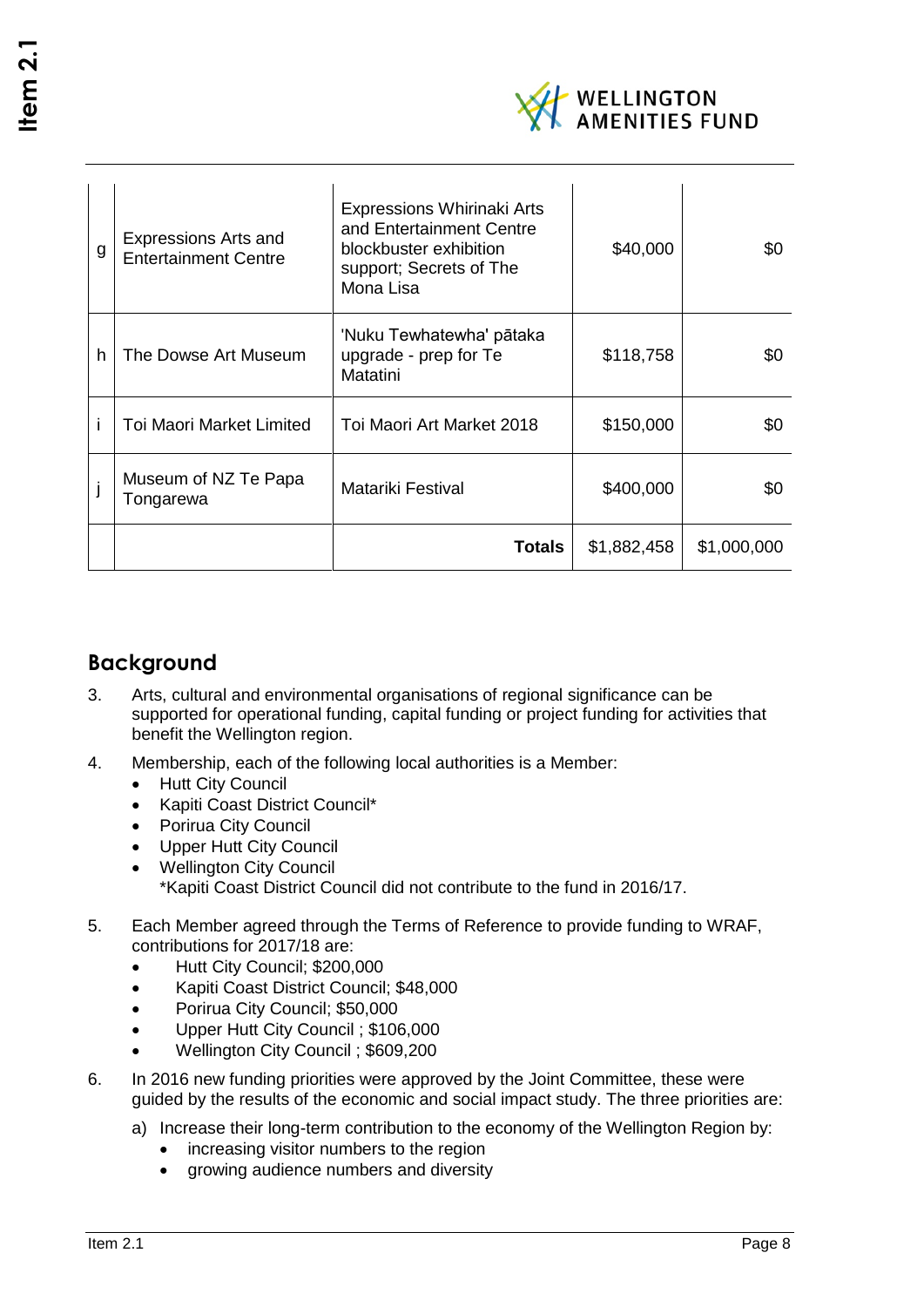

- increasing paid and volunteering opportunities
- ensuring activities are accessible (financially and physically)
- contributing to another key regional growth sector, for example film, hospitality, recreation
- b) Partner with organisations in the Wellington Region to:
	- strengthen networks (through skills transfer, knowledge sharing, or increased
	- organisational capacity through sharing resources)
	- develop robust, diverse cultural and environmental infrastructures through working in collaboration
	- mentor smaller/like organisations, and/or deliver education opportunities
	- complement other regional events (by ensuring event calendars align)
- c) Contribute to Wellington's status as a nationally and internationally competitive region by:
	- strengthening its unique arts, cultural and environmental offering
	- addressing gaps in the cultural/environmental ecosystem
	- ensuring they plan to stay in the Wellington Region

## **Discussion**

- 7. The key findings of the 2016 review emphasised the importance of the fund in supporting organisations that are 'regionally significant' and who can make a significant contribution to 'Priority 1; increasing the long-term contribution to the region's economy.' Discussions between participating Council Chief Executives and Mayors since 2016 have supported a more strategic and proactive approach to this fund, with priority placed on regionally significant organisations and projects which have the potential for regional and national impact.
- 8. At the Joint Committee in March 2017 it was agreed the application process would be changed for 2017/18. Rather than having an open call for applications, organisations identified by the Council Officers Group were invited to submit applications. Ten organisations submitted applications for support in 2017/18.
- 9. The amount available to allocate (assuming all members contribute in 2017/18) is \$1,095,000. This includes the balance of funding remaining from 2016/17. This includes interest accrued from funds during the 2016/17.
- 10. In addition to the recommended amount, a further \$95,000 is available for allocation by the Joint Committee at the meeting.
- 11. As per the Terms of Reference for the Fund the cross-Council Officers Group, as representatives of their Chief Executives, have assessed the applications alongside the Fund Manager and made recommendations to the Joint Committee.
- 12. The recommendations are based on alignment with the priorities, support from local Councils, ability to meet the fund criteria and priorities and the likely effectiveness of the project. Projects and events that have the biggest impact on the region we ranked as a higher priority and recommended for funding. Officers prioritised applications, listed in Attachment 1, including Officers' comments relating to the recommendations.
- 13. Outcomes will be negotiated by the Fund Manager with clearly defined outcomes against which the organisation will be required to report against; these outcomes relate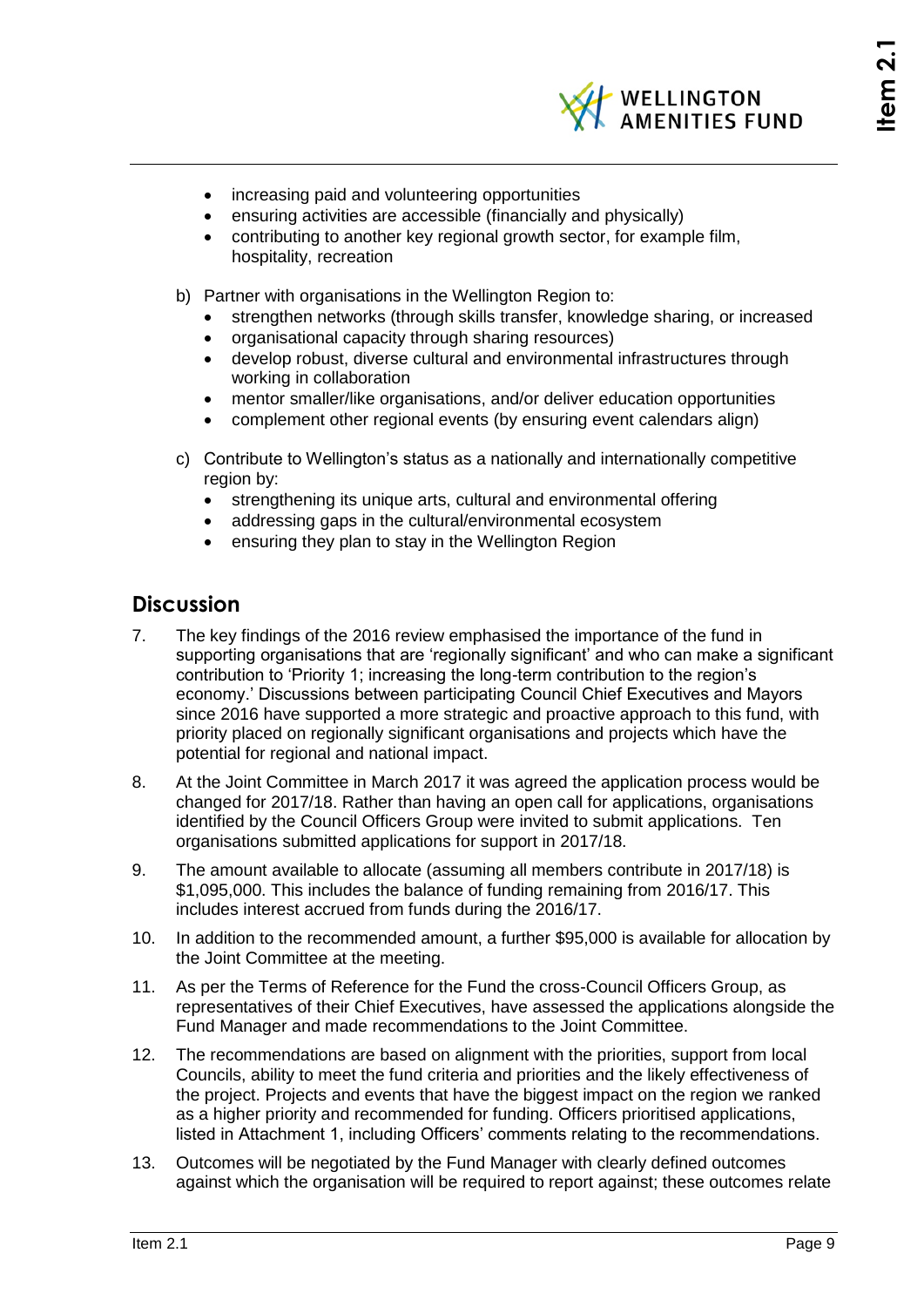

directly to the fund priorities. To ensure funds are used appropriately, conditions may be included, this is usually in cases where funding is allocated for a specific aspect of a budget.

14. Consideration should be given within the long term plan processes for each Council regarding the Wellington Regional Amenities Fund. There continues to be ongoing interest from participating Councils and from organisations in supporting activity which has regional and national significance like the Te Matatini Festival for which plans are being made for 2019.

Mark Farrar, Fund Manager, Wellington Regional Amenities Fund

Wellington Regional Amenities Fund- Council Officers Group:

- Wendy Moore (Hutt City Council)
- Tania Parata (Kapiti Coast District Council)
- Darryn Grant (Porirua City)
- Steve Taylor (Upper Hutt City Council)
- Natasha Petkovic-Jeremic (Wellington City Council)

## **Attachments**

Attachment 1. Recommendations Wellington Regional Amenities Fund 2017/18 Page [12](#page-11-0)

| Author     | Mark Farrar, Wellington Regional Amenities Fund Manager |
|------------|---------------------------------------------------------|
| Authoriser | Barbara McKerrow, Chief Operating Officer               |
|            | Natasha Petkovic-Jeremic, Manager City Arts             |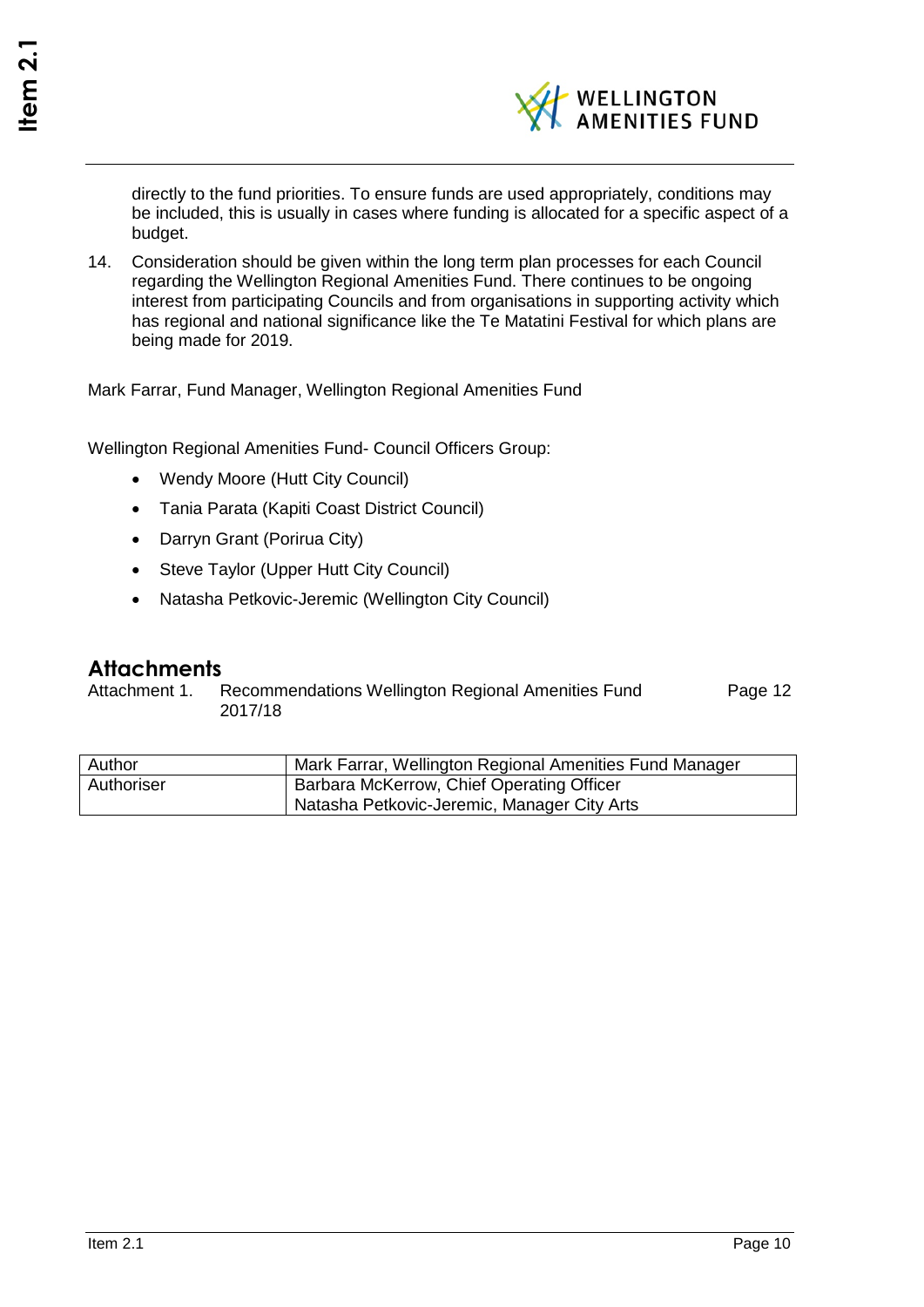## **SUPPORTING INFORMATION**

### **Engagement and Consultation**

The Council Officers group in consultation with the Fund Manager identified organisations for applications for the 2017/18 fund.

### **Treaty of Waitangi considerations**

There are no Treaty of Waitangi considerations.

### **Financial implications**

The Long Term Plans of the respective member Councils make provision for WRAF contributions.

### **Policy and legislative implications**

WRAF was created to support organisations in line with fund Terms of Reference.

#### **Risks / legal**

The fund operates as per agreed Terms of Reference, with funding allocated committed by the Joint Committee subject to member Councils providing funds.

### **Climate Change impact and considerations**

There are no relevant considerations

#### **Communications Plan**

Communication support for the fund is provided through the Fund Manager in liaison with member Councils and funded organisations.

### **Health and Safety Impact considered**

Projects seeking support through WRAF are delivered by organisations and groups who are legal entities and responsible for health and safety of the project, events, etc.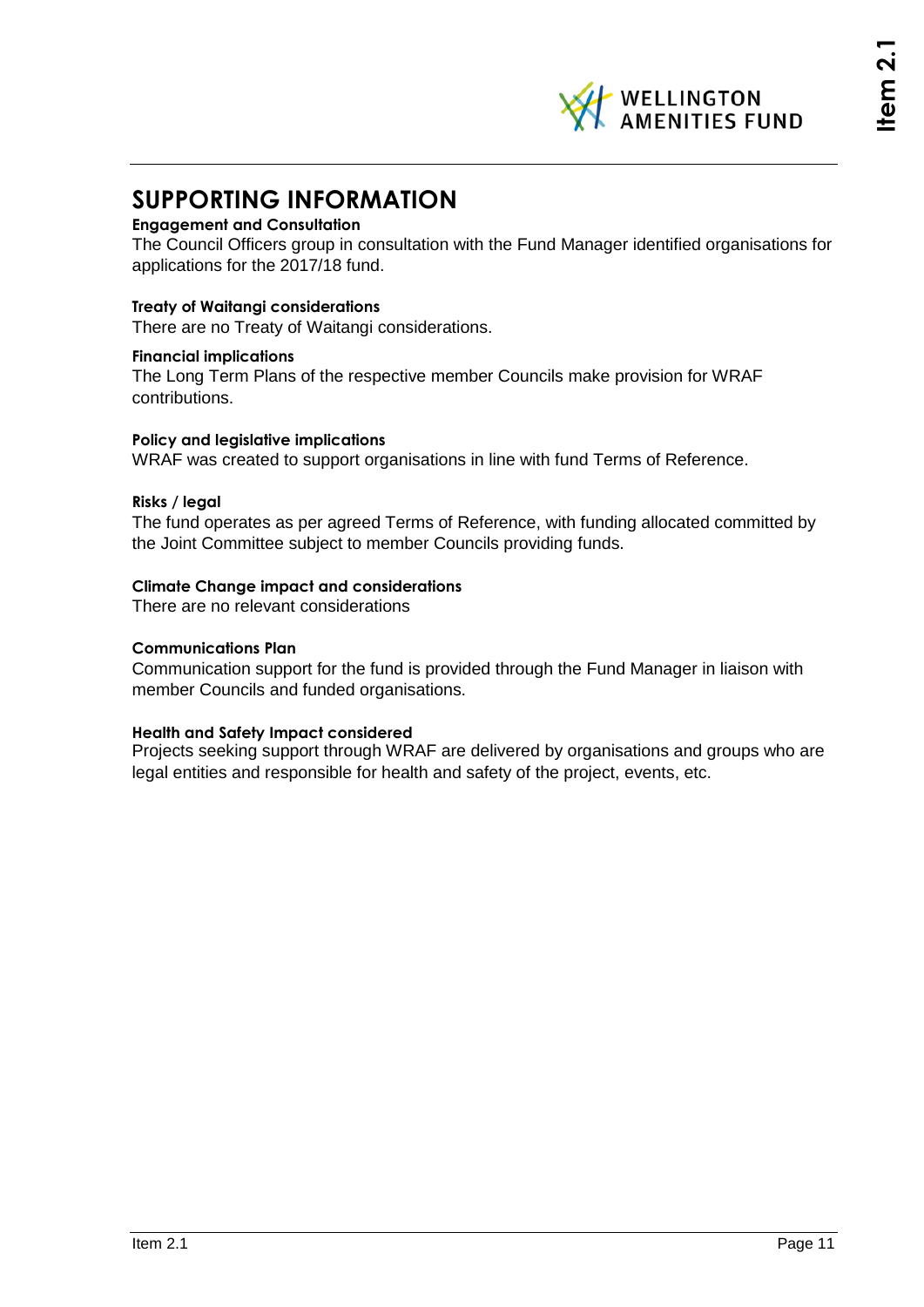

#### <span id="page-11-0"></span>Attachment 1- Wellington Regional Amenities Fund 2017/18- Recommendations

| Organisation                                       | <b>Application</b>                                                                                                                                                                                                                                                                                                               | Total Project Amount<br>Cost | requested | Recomm<br>endation | <b>Comments</b>                                                                                                                                                                                                                                                                        | Priority |
|----------------------------------------------------|----------------------------------------------------------------------------------------------------------------------------------------------------------------------------------------------------------------------------------------------------------------------------------------------------------------------------------|------------------------------|-----------|--------------------|----------------------------------------------------------------------------------------------------------------------------------------------------------------------------------------------------------------------------------------------------------------------------------------|----------|
| New Zealand Festival                               | A Waka Odyssey' New<br>Zealand Festival                                                                                                                                                                                                                                                                                          | \$1,273,859                  | \$400,000 |                    | Significant New<br>Zealand Festival<br>opening programme<br>(February 2018) with<br>\$400,000 Waka focus, includes<br>'landings' at Petone<br>foreshore and a four<br>day programme of<br>events.                                                                                      | 1        |
| <b>Creative Capital Arts</b><br>Trust              | Cuba Dupa Festival 2018;<br>delivery of this major<br>destination event, with high<br>levels of participation and<br>engagement with artists and<br>audiences from around the<br>region, aim to increase<br>visibility regionally and<br>nationally.                                                                             | \$756,200                    | \$248,000 | \$200,000          | Support for this<br>significant annual<br>event, strong<br>partnership with arts<br>sector and audiences<br>across the region.                                                                                                                                                         | 2        |
| Wellington LUX<br><b>Festival Trust</b>            | LUX Light Festival; free,<br>outdoor celebration of art<br>and technology, New<br>Zealand's biggest and most<br>globally recognised light<br>festival.                                                                                                                                                                           | \$1,301,400                  | \$200,000 |                    | Support for<br>presentation of the<br>main LUX Festival in<br>Wellington, support<br>\$150,000 for the festival event<br>to develop and<br>strengthen its<br>presentation in<br>Wellington city.                                                                                       |          |
| Wellington Regional<br>Orchestra Foundation<br>Inc | Three Concerts and two<br>education programmes<br>(Wellington, Porirua, Hutt<br>City and Upper Hutt); family<br>show in Wellington,<br>Symphony in the Park in<br>Porirua, Community<br>Concert in Upper Hutt.<br>Music to schools<br>programme across the<br>region and support for<br>Arohaniu Strings Systema<br>Hutt Valley. | \$399,500                    | \$135,000 | \$100,000          | Contribution to<br>regional initiatives led<br>by Orchestra<br>Wellington-support<br>for presentation of<br>three concerts, good<br>partnerships with local<br>Councils.                                                                                                               |          |
| <b>Tawata Productions</b>                          | Kia Mau Festival; New<br>Zealands only<br>contemporary indigenous<br>theatre and dance platform.                                                                                                                                                                                                                                 | \$189,000                    | \$140,000 |                    | Strong fit with regional<br>identity- developing<br>contemporary<br>indigenous theatre<br>festival, strong<br>international partners,<br>\$100,000 mentoring Māori<br>producers and<br>companies,<br>presenting work<br>across the region in<br>Lower Hutt, Porirua<br>and Wellington. | 3        |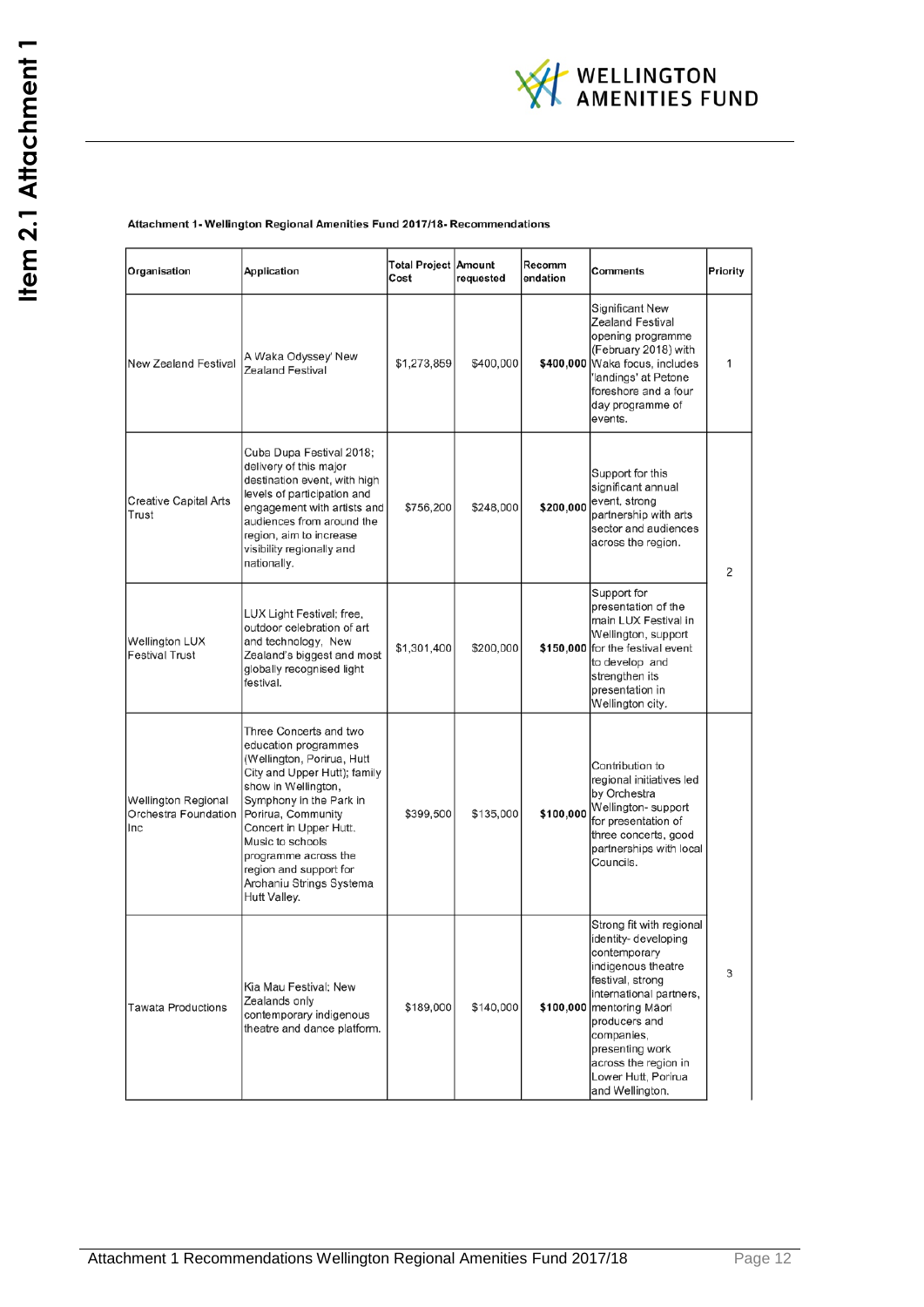

#### Attachment 1- Wellington Regional Amenities Fund 2017/18- Recommendations

| Organisation                                               | <b>Application</b>                                                                                                                                                                                                                                       | <b>Total Project Amount</b><br>Cost | requested | Recomm<br>endation | <b>Comments</b>                                                                                                                                                                                                                                       | Priority |
|------------------------------------------------------------|----------------------------------------------------------------------------------------------------------------------------------------------------------------------------------------------------------------------------------------------------------|-------------------------------------|-----------|--------------------|-------------------------------------------------------------------------------------------------------------------------------------------------------------------------------------------------------------------------------------------------------|----------|
| Porirua City Council                                       | Measina Festival of<br>Contemporary Pacific<br>Dance and Theatre; week-<br>long festival provides a<br>platform to present new<br>local talent from Wellington<br>alongside industry leaders<br>from around Aotearoa New<br>Zealand and internationally. | \$103,100                           | \$50,700  |                    | Strong fit with regional<br>identity- developing<br>contemporary<br>\$50,000 indigenous dance<br>festival from the<br>organisations in<br>Porirua.                                                                                                    |          |
| <b>Expressions Arts and</b><br><b>Entertainment Centre</b> | Expressions Whirinaki Arts<br>and Entertainment Centre<br>blockbuster exhibition<br>support; Secrets of The<br>Mona Lisa. Touring<br>exhibition, scheduled for<br>February to April 2018.                                                                | \$100,000                           | \$40,000  |                    | Lower priority given<br>pressure on available<br>\$0 funding and 'regional<br>significance' criteria,<br>touring exhibition.                                                                                                                          | 4        |
| The Dowse Art<br>Museum                                    | Nuku Tewhatewha' pātaka<br>upgrade at the Dowse - in<br>preparation for Te Matatini                                                                                                                                                                      | \$153,258                           | \$118,758 |                    | Lower priority- in<br>relation to 'regional<br>\$0 significance' criteria,<br>existing exhibit at the<br>Dowse.                                                                                                                                       |          |
| Toi Maori Market<br>Limited                                | Toi Maori Art Market 2018.<br>showcase and celebration<br>of contemporary Maori art<br>and culture, achievement,<br>enterprise and creativity (<br>22-25 February 2018)                                                                                  | \$510,000                           | \$150,000 |                    | Lower priority given<br>pressure on available<br>funding and the focus<br>\$0 for support for NZ<br>Festival from WRAF is<br>for the Waka Odyssey<br>project.                                                                                         | 5        |
| Museum of NZ Te<br>Papa Tongarewa                          | Matariki Festival 2018:<br>events at Te Papa, regional<br>marketing initiative and<br>funding for regional events<br>through partners.                                                                                                                   | \$400,000                           | \$400,000 |                    | Large request,<br>primarily for marketing<br>and co-ordination,<br>consortium approach<br>not developed, limited<br>\$0 ongoing involvement<br>of regional partners;<br>Matariki events<br>planned in the region<br>that can partner with<br>Te Papa. | 6        |

Totals \$5,186,317 \$1,882,458 \$1,000,000